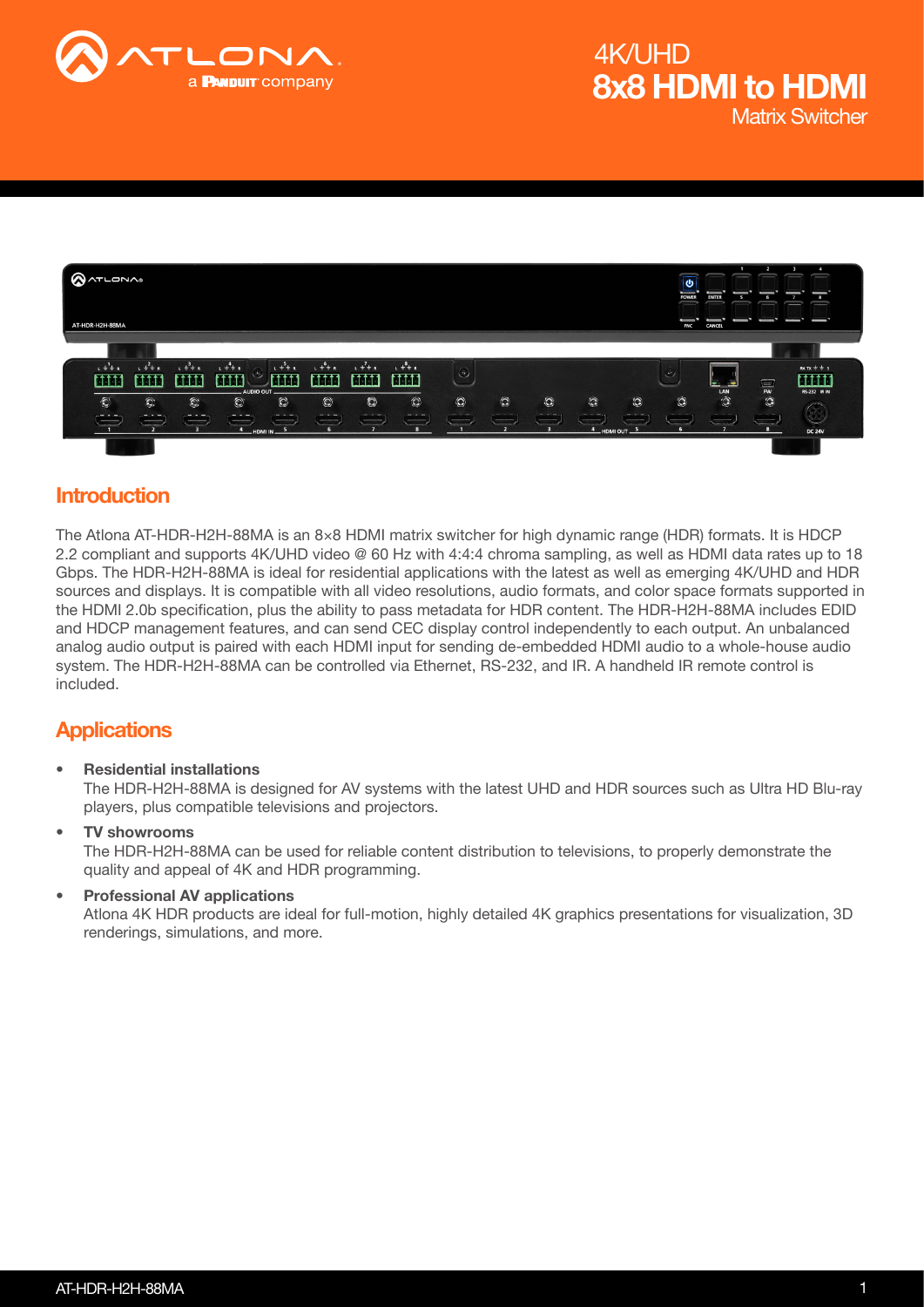

### Matrix Switcher 8x8 HDMI to HDMI 4K/UHD

### Key Features

#### 8×8 HDMI matrix switcher

- Delivers high performance, reliable HDMI signal matrix switching.
- Easy to install and deploy in residential and commercial applications.

#### Fast, blink-free switching

- Fast input selection switching eliminates video blinking in other zones.
- Eliminates long wait times caused by handshaking and HDCP key validation for an uninterrupted viewing experience in all zones.

#### 4K/UHD capability @ 60 Hz with 4:4:4 chroma sampling, plus support for HDR formats

- Compatibility with new and emerging 4K/UHD and HDR-capable sources and displays.
- Fully supports video resolutions, audio formats, and color space formats in the HDMI 2.0b specification.

#### HDCP 2.2 compliant

- Adheres to latest specification for High-bandwidth Digital Content Protection.
- Allows protected content stream to pass between devices.

#### Independent CEC display control to each output

- Sends display power on/off control to a specific HDMI output. CEC control can be triggered by IP or RS-232 control commands.
- Enables independent control of displays connected to the matrix switcher.

#### HDMI audio de-embedding for each input

- Extracts HDMI two-channel PCM audio to an unbalanced analog audio output paired with a corresponding HDMI input.
- Provides an additional integration option for whole-house as well as commercial audio systems.

#### TCP/IP, RS-232, and IR control

- Flexible control options for compatibility with third-party control systems. Includes a convenient handheld IR remote control.
- Reduces integration time and costs.

#### Award-winning 10 year limited product warranty

- Ensures long-term product reliability and performance in residential and commercial systems.
- Specify, purchase, and install with confidence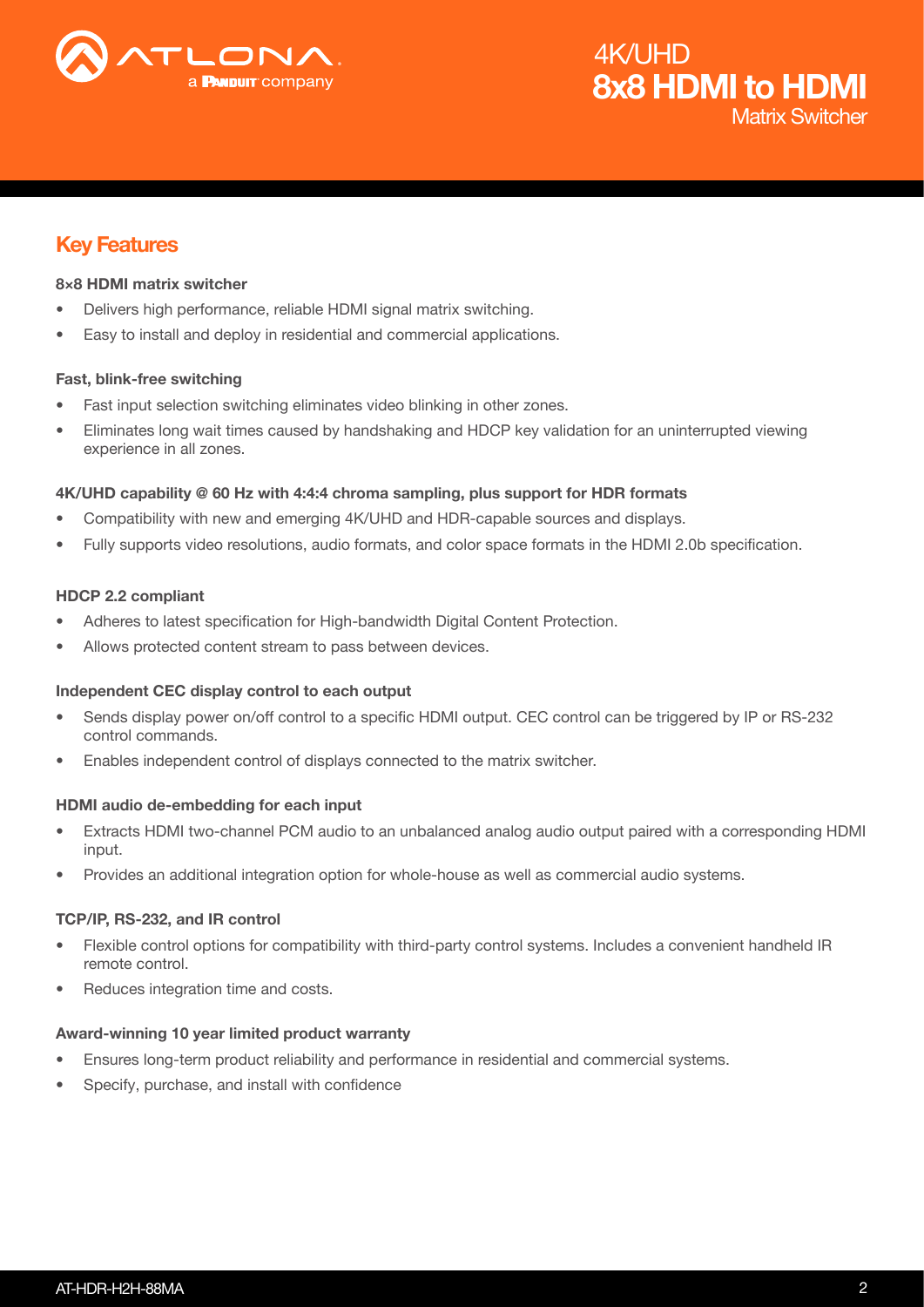

### **Specifications**

| Video                  |                                                                                                                                                                                      |
|------------------------|--------------------------------------------------------------------------------------------------------------------------------------------------------------------------------------|
| UHD/HD/SD              | 4096×2160@24/25/30/50/60Hz, 3840×2160@24/25/30/50/60Hz, 2048x1080p,<br>1080p@23.98/24/25/29.97/30/50/59.94/60Hz, 1080i@50/59.94/60Hz,<br>720p@50/59.94/60Hz, 576p, 576i, 480p, 480i  |
| <b>VESA</b>            | 2560×2048, 2560×1600, 2048×1536, 1920×1200, 1680×1050, 1600×1200,<br>1600×900, 1440×900, 1400×1050, 1366×768, 1360×768, 1280×1024, 1280×800<br>1280×768, 1152×768, 1024×768, 800×600 |
| Color Space            | YUV, RGB                                                                                                                                                                             |
| <b>Chroma Sampling</b> | 4:4:4, 4:2:2, 4:2:0                                                                                                                                                                  |
| Color Depth            | 8-bit, 10-bit, 12-bit                                                                                                                                                                |
| <b>HDR</b>             | HDR10 and Dolby® Vision™ @ 60Hz                                                                                                                                                      |
|                        |                                                                                                                                                                                      |

| Audio           |                                                                                                                                                      |
|-----------------|------------------------------------------------------------------------------------------------------------------------------------------------------|
| HDMI IN / OUT   | PCM 2Ch, LPCM 5.1, LPCM 7.1, Dolby® Digital, DTS® 5.1, Dolby Digital Plus™,<br>Dolby TrueHD, DTS-HD Master Audio <sup>™</sup> , Dolby Atmos®, DTS:X® |
| Sample Rate     | 32kHz, 44.1kHz, 48kHz, 88.2kHz, 96kHz, 176.4kHz, 192kHz                                                                                              |
| <b>Bit Rate</b> | up to 24-bit                                                                                                                                         |

| <b>Distance</b>       | Feet | <b>Meters</b> |
|-----------------------|------|---------------|
| HDMI IN / OUT @ 4K    | Ι5   |               |
| HDMI IN / OUT @ 1080p | 30   |               |

| Signal      |            |
|-------------|------------|
| Bandwidth   | 18 Gbps    |
| <b>CEC</b>  | <b>Yes</b> |
| <b>HDCP</b> | 2.2        |

| Temperature      | Fahrenheit                 | <b>Celsius</b> |
|------------------|----------------------------|----------------|
| <b>Operating</b> | 32 to 122                  | 0 to 50        |
| Storage          | $-40$ to 158               | $-40$ to $70$  |
| Humidity (RH)    | 20% to 90%, non-condensing |                |

| Power            |                                                           |
|------------------|-----------------------------------------------------------|
| Consumption      | 43.3W                                                     |
| Idle Consumption | 21.7 W                                                    |
| Supply           | Input: 110 - 240 VAC, 50 / 60 Hz<br>Output: 24V DC, 2.7 A |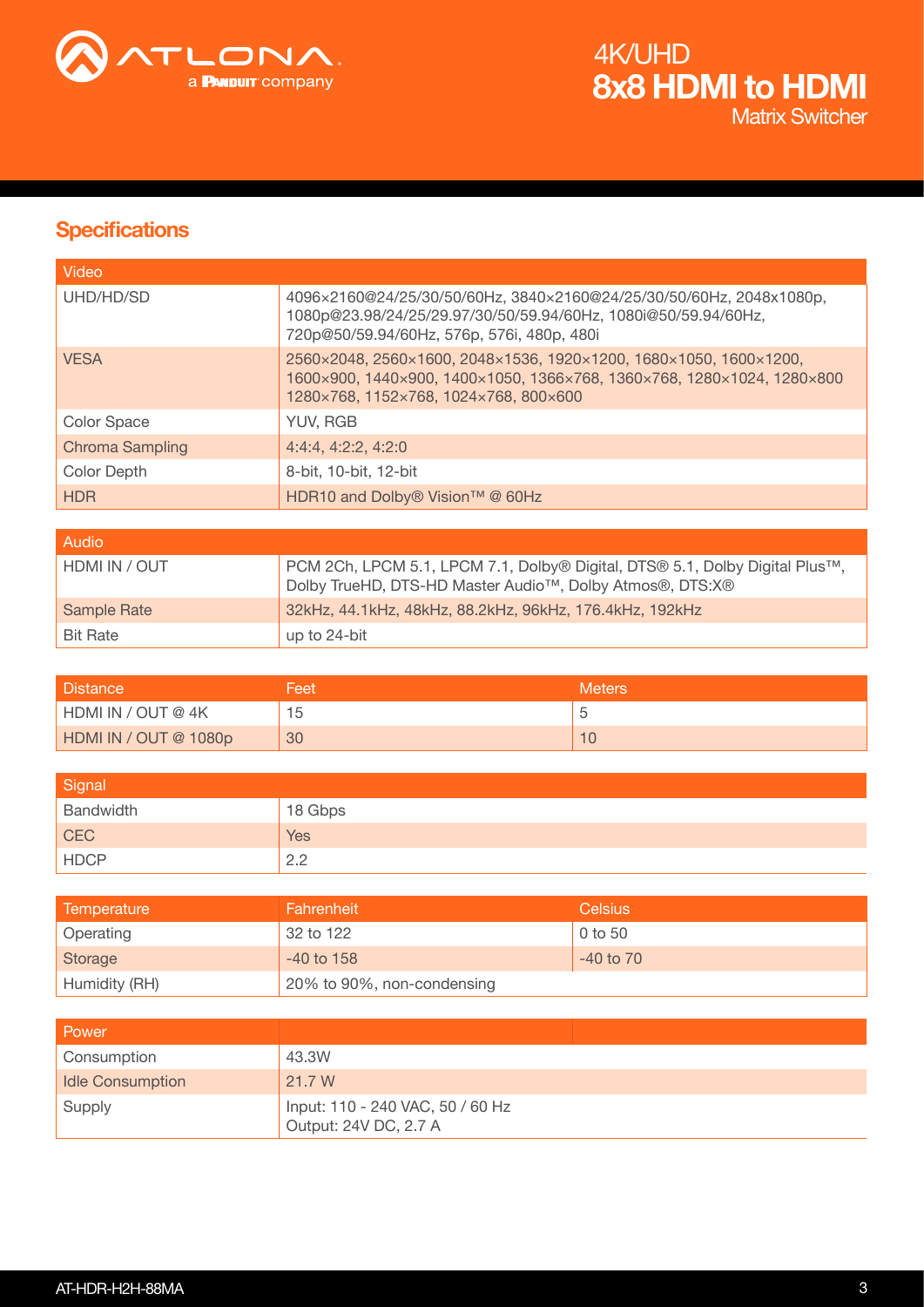

# 8x8 HDMI to HDMI 4K/UHD

Matrix Switcher

| Dimensions (H x W x D) | Inches                           | <b>Millimeters</b>           |
|------------------------|----------------------------------|------------------------------|
| Unit                   | $1.73 \times 17.24 \times 10$    | 44 x 438 x 254               |
| Unit w/feet/ears       | $2.18 \times 18.93 \times 10.23$ | $55.5 \times 481 \times 260$ |
| Power Supply           | $1.26 \times 1.93 \times 4.69$   | $32 \times 49 \times 119$    |
| <b>Unit Rack Size</b>  | 1 RU                             |                              |

| <b>Weight</b> | <b>Pounds</b> | Kilograms |
|---------------|---------------|-----------|
| Device        | 8.81          |           |
|               |               |           |

| <b>Certification</b> |                                                      |
|----------------------|------------------------------------------------------|
| Power Supply         | CE, FCC, UL, and LVD certificates Level VI compliant |
| Unit                 | $C$ E, FCC                                           |

### **Accessories**

| l SKU          | <b>Description</b>                     |
|----------------|----------------------------------------|
| AT-LC-H2H-1M   | LinkConnect HDMI to HDMI 1 Meter Cable |
| $AT-LC-H2H-2M$ | LinkConnect HDMI to HDMI 2 Meter Cable |
| $AT-LC-H2H-3M$ | LinkConnect HDMI to HDMI 3 Meter Cable |